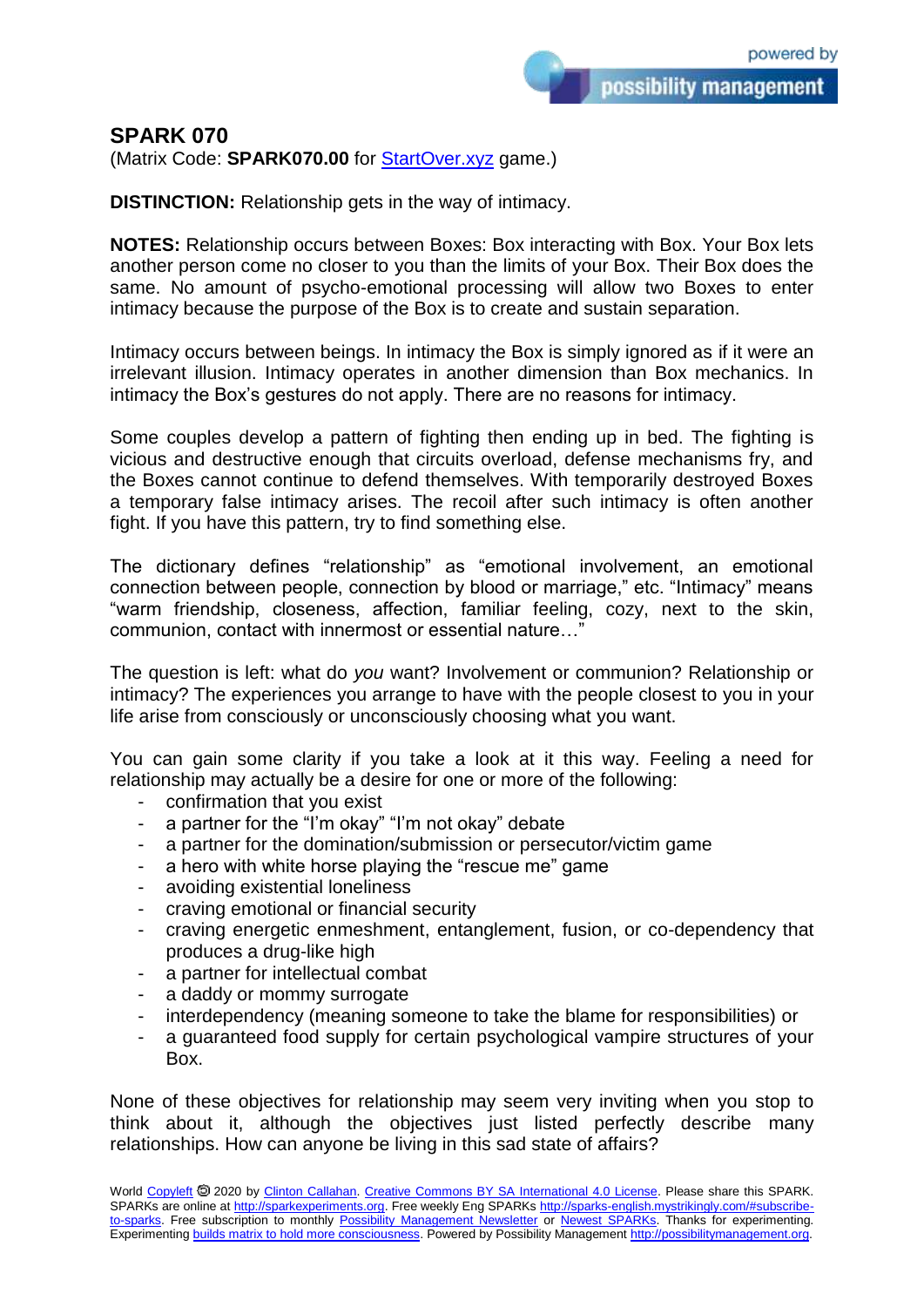First of all, you have been given no training in making proper use of relationships, so you basically have no idea what you are doing. Therefore, what you naturally reproduce in your relationships is what your parents had in their relationship.

Secondly, if you seriously consider intimacy as an alternative, you discover that intimacy may be too expensive for your Box.

Moving towards intimacy reveals that there are certain unavoidable prices that must be paid to get there. You can only enter functional mature intimacy if you have the following: the courage to take radical responsibility rather than hiding behind rules and customs, the courage to experience large amounts of raw fear, a lack of thinking about the past or future because intimacy only happens in the present, a shift from doing to being, control of your attention so as not to be distracted, a vulnerable willingness to have no secrets, to be exposed and to be totally recognized and seen as you are, a profound innocence born out of acceptance rather than naiveté, recognition of impermanence because you can never possess being, the ability to experience intense causeless joy, and a willingness to experience an perpetual longing to re-enter intimacy whenever it is not present (and sometimes even when it is!). No doubt about it - this is a long and formidable list of prerequisites! So what?

## **EXPERIMENTS:**

**SPARK070.01** Experiment with relationship. You are already quite familiar with relationship as it occurs in standard human realms. So the next experiment in relationship is to go nonlinear: just humbly give up trying. Several times a day, for as long as you can stand it, collect all of your habits of entanglement, control tactics, expectations, projections, manipulations, resentments, techniques of seduction, victim stories, blaming, and so on, place them neatly in a little box, tie the lid on, lay the box on a back shelf in your mental closet, and do not go there. Game over. In the language of drug addiction, this exercise is referred to as "going cold turkey." Complete and absolute abstinence. Until you do this experiment with relationship you will not likely succeed with any experiments in intimacy.

**SPARK070.02** Experiment with intimacy. You are about to take risks in the direction of intimacy. Intimacy is not about sharing secrets. Intimacy is not necessarily about speaking at all. Intimacy begins with stopping all the doing with another person and simply being with them. First perform a little research study. Spend some time where couples are hanging out together: cafés, parks, restaurants, stores, public transportation. Notice to what level the couples connect. Develop an internal intimacy meter so that you can detect from one to ten (ten is maximum) how intimate the two are being with each other. Notice that they get to about three and then they shift away to less intimacy. Three and then bounce. If their being together intensifies anything past three then they break the contact. They move their eyes, change their body posture, shift their focus of attention, energetically wiggle, change the subject, start talking or thinking. They distract themselves. One or both of them go back to zero and start all over again at a level of intimacy that feels safe somewhere below level three. And they do not know that they are doing this! After you observe threeand-bounce pattern for some time with many couples you cannot help but begin to be amazed at its power and consistency. You might begin to wonder if there is some secret treasure that is hidden from all of us in plain view at an intimacy level greater